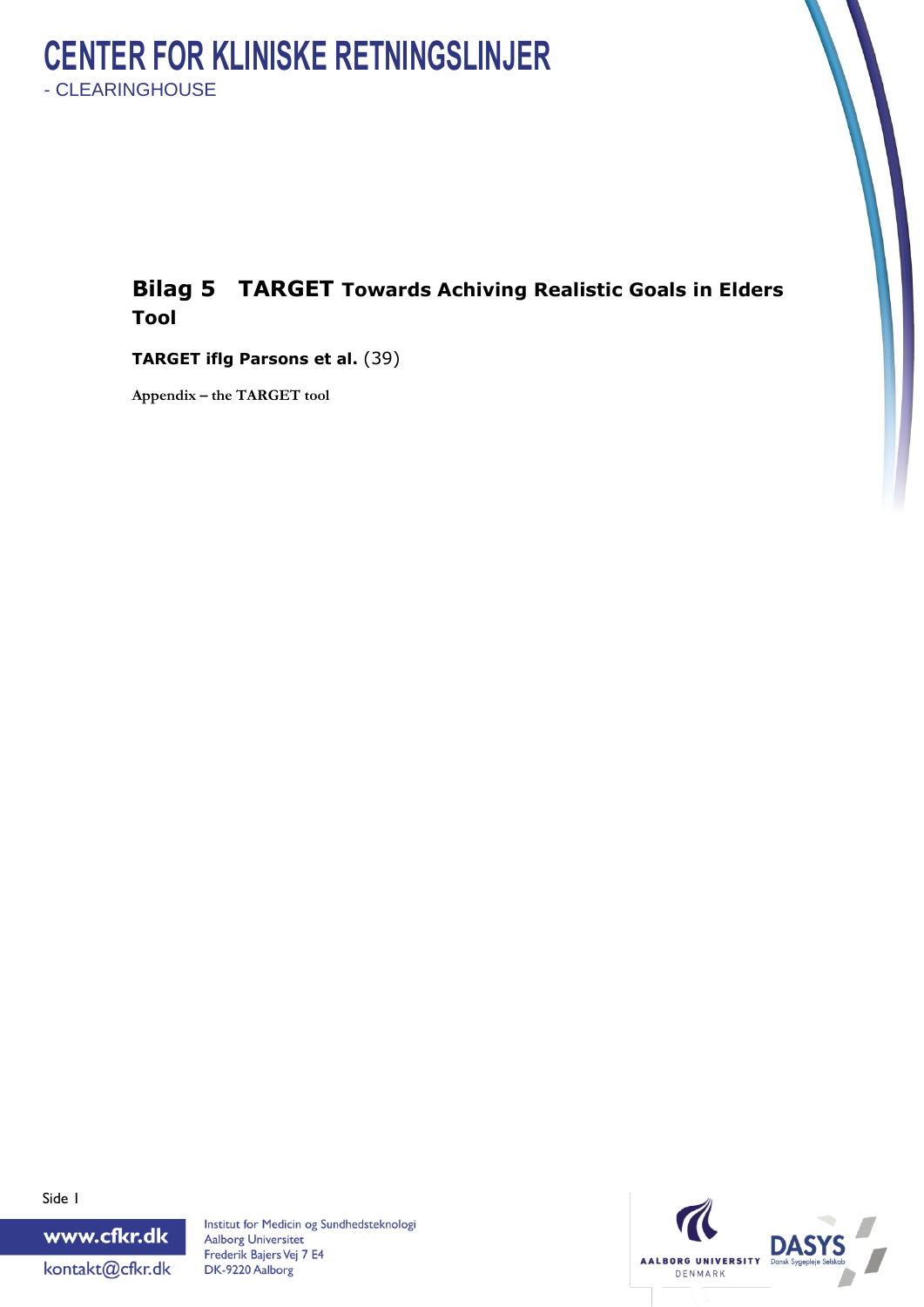Place below all the items from the assessment that the client was not able to perform maximally (i.e. the maximum score). Then ask the client to rate each item on how much they would like to change their performance in each of these items. Finally, ask the client to rank each item. **THIS IS A CRUCIAL ELEMENT TO GOAL SETTING – PLEASE ENSURE THAT IT IS COMPLETED EVERY TIME**

*RANKING:* **3** *= High importance, 2 = Medium importance, 1 = Low importance CHANGE SCORE:* **3** *= A large change, 2 = A little change, 1 = No change*

PROMPTS: please consider activities of daily living such as washing and dressing, bathing, toilet use, continence and eating.

|                                | NOTE TO THE PERSON COMPLETING TARGET<br>PLEASE ALSO INCLUDE BELOW INFORMATION FROM OTHER ASSESSMENTS. (FOR EXAMPLE THE ADL                 |             |  |  |
|--------------------------------|--------------------------------------------------------------------------------------------------------------------------------------------|-------------|--|--|
|                                | INFORMATION FROM AN INTERRAI ASSESSMENT: MDS-HC OR MDS-CONTACT ASSESSMENT)                                                                 |             |  |  |
|                                |                                                                                                                                            |             |  |  |
|                                |                                                                                                                                            |             |  |  |
|                                |                                                                                                                                            |             |  |  |
|                                |                                                                                                                                            |             |  |  |
|                                |                                                                                                                                            |             |  |  |
|                                |                                                                                                                                            |             |  |  |
|                                |                                                                                                                                            |             |  |  |
|                                |                                                                                                                                            |             |  |  |
|                                |                                                                                                                                            |             |  |  |
|                                |                                                                                                                                            |             |  |  |
|                                |                                                                                                                                            |             |  |  |
|                                |                                                                                                                                            |             |  |  |
| Side 2                         | <b>PROMPTS:</b><br>please consider activities of daily living such as washing and dressing,<br>bathing, toilet use, continence and eating. |             |  |  |
|                                | Institut for Sundhedsvidenskab og Teknologi,                                                                                               |             |  |  |
| www.cfkr.dk<br>kontakt@cfkr.dk | <b>Aalborg Universitet</b><br>Frederik Bajers Vej 7 E4<br><b>AALBORG UNIVERSITY</b><br>DK-9220 Aalborg<br>DENMARK                          | Dansk Syger |  |  |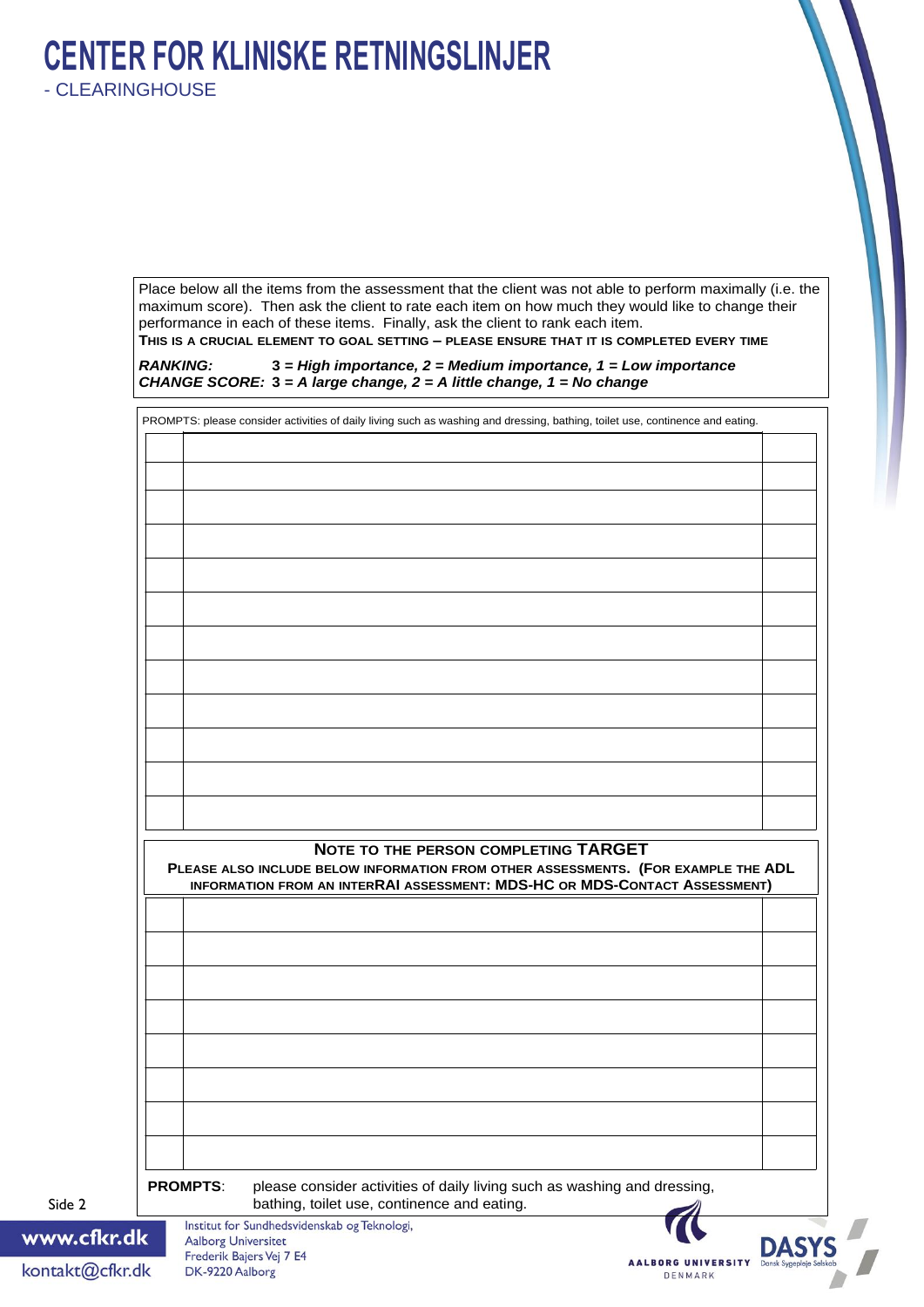# **CENTER FOR KLINISKE RETNINGSLINJER** - CLEARINGHOUSE

Side 3



Institut for Medicin og Sundhedsteknologi Aalborg Universitet Frederik Bajers Vej 7 E4 DK-9220 Aalborg

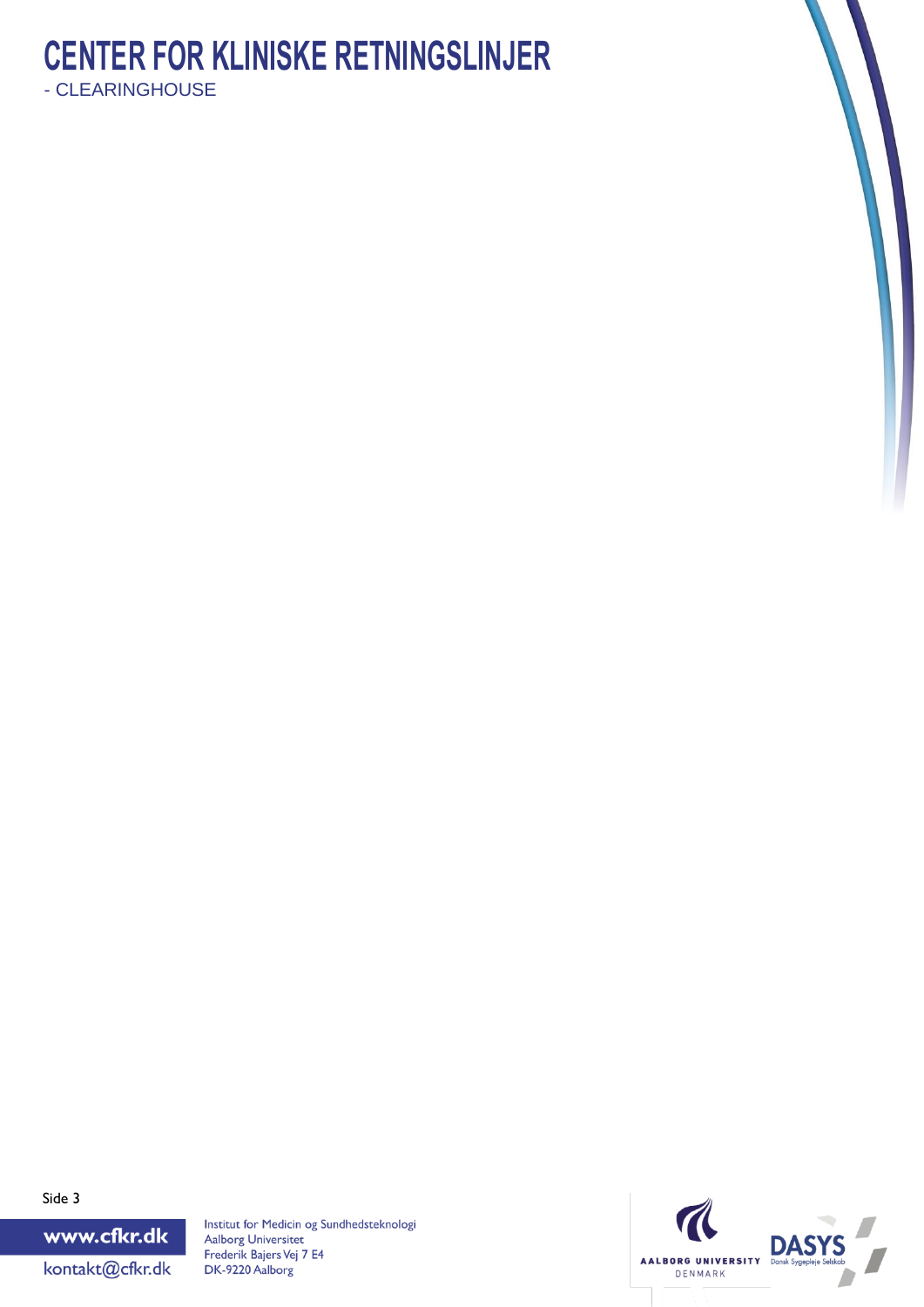#### **GOAL LADDER**

PLEASE INCLUDE HERE THE PREVIOUS GOALS AND RATE THE LEVEL OF COMPLETION USING THE GPS (GOAL PROCESS SCALE), IF CLIENTS SCORE LESS THAN A 3, PLEASE ADD COMMENTS AS TO WHY THIS IS THE CASE

GPS - 3 = ACHIEVED GOAL, GPS - 2 = PARTIALLY ACHIEVED GOAL, GPS - 1 = NOT ACHIEVED GOAL

|                                   |  | Homecare TO COMPLETE AT REVIEW                         |  |  |
|-----------------------------------|--|--------------------------------------------------------|--|--|
| Package<br>re-assessment<br>date: |  | please tick box<br>$GPS - 1$<br>$GPS - 2$<br>$GPS - 3$ |  |  |
| Actual goal<br>completion date    |  | please tick box<br>$GPS - 1$<br>$GPS - 2$<br>$GPS - 3$ |  |  |
| Actual goal<br>completion date    |  | please tick box<br>$GPS - 1$<br>$GPS - 2$<br>$GPS - 3$ |  |  |
| Actual goal<br>completion date    |  | please tick box<br>$GPS - 1$<br>$GPS - 2$<br>$GPS - 3$ |  |  |
| Actual goal<br>completion date :  |  | please tick box<br>$GPS - 1$<br>$GPS - 2$<br>$GPS - 3$ |  |  |
| Actual goal<br>completion date :  |  | please tick box<br>$GPS - 1$<br>$GPS - 2$<br>$GPS - 3$ |  |  |
| Actual goal<br>completion date :  |  | please tick box<br>$GPS - 1$<br>$GPS - 2$<br>$GPS - 3$ |  |  |

### **PLEASE ADD COMMENTS IF CLIENT HAS NOT ACHIEVED A GPS SCORE OF 3**

Side 4

www.cfkr.dk kontakt@cfkr.dk

Institut for Sundhedsvidenskab og Teknologi, **Aalborg Universitet** Frederik Bajers Vej 7 E4 DK-9220 Aalborg